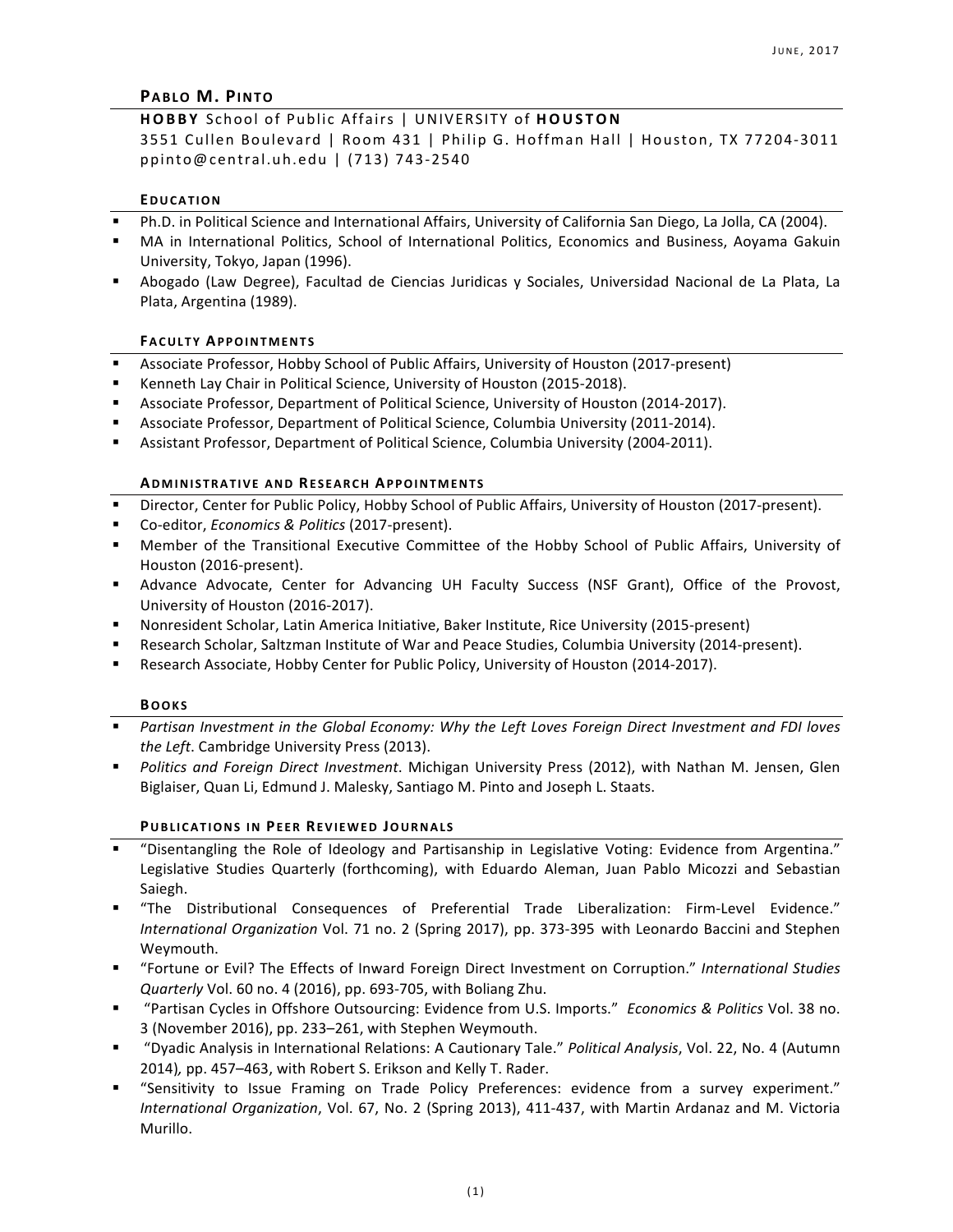- "The Politics of Stock Market Development." Review of International Political Economy, Vol. 17, No. 2 (2010), 378-409, with Peter Gourevitch and Stephen Weymouth.
- "Randomization Tests and Multi-Level Data in State Politics." *State Politics and Policy Quarterly* Vol. 10, No. 2 (Summer 2010): pp. 180–198, with Robert S. Erikson and Kelly T. Rader.
- "The Politics of Investment. Partisanship and the Sectoral Allocation of Foreign Direct Investment." *Economics and Politics*, Vol. 20, No. 2 (June 2008), 216-254, with Santiago M. Pinto.
- § "The Political Determinants of Economic Performance: Political Competition and the Sources of Growth." Comparative Political Studies (February 2005) Vol. 38, No. 1: 26-50, with Jeff Timmons.

# **BOOK CHAPTERS (PEER REVIEWED)**

- "The Politics of Hard Times: Fiscal Policy and the Endogeneity of Economic Recessions." In Miles Kahler and David Lake, editors, Politics in the New Hard Times: The Great Recession and Contemporary *Perspective, Cornell University Press (2013).*
- "The Politics of Chinese Investment in the U.S.." In Karl Sauvant, editor, *Investing in the United States: Is the U.S. Ready for FDI from China?* Edward Elgar (2009), with Timothy Frye.

# **WORK IN PROGRESS**

- § "Improving Access to Voting: Matching Voters to Polling Stations Optimally," under review, with Guillermo Duran, Mauro Giormenti, Mario Guajardo, Pablo A. Rey, and Nicolas E. Stier-Moses.
- § "Brewing Violence: Foreign Investment and Civil Conflict," under review for a special issue `Economics and Security Reconsidered' in *International Studies Quarterly*, with Boliang Zhu.
- § "Global Production, Market Dynamics, and Governance. The Political Consequences of Inward Foreign Direct Investment," (book-length manuscript) with Boliang Zhu.
- § "Heeding to the Losers from Trade. Evidence from Legislators' Trade Policy Preferences and Legislative Behavior," with M. Victoria Murillo. Recipient of 2016 MPSA Award for best paper in International Relations presented at the 2015 Meeting of the Midwest Political Science Association.
- "Regulating Foreign Investment: BITs, Investment Risk and the Allocation of FDI," with Santiago M. Pinto and Nicolas Stier-Moses.
- § "Democracy and Wellbeing: A difference-in-differences analysis of the consequences of regime transitions," with Robert Erikson and Kelly Rader.
- § "The Multidimensionality of Governance: Unpacking the effect of elections, rule of law and contract enforcement on investment risk," with Susan Achury and Rodrigo Nuñez-Donoso.
- "The Impact of Women Legislators on Trade Policy," with Patrick Shea.
- § "Partisanship and the Allocation of Foreign Direct Investment under Imperfect Capital Mobility," with Santiago M. Pinto.
- "Opportunistic policies under varying costs of redeployment: evidence from the auto industry," with Santiago M. Pinto.
- § "Fiscal Policy in Good Times and Bad Times: Distributive motivations and pro-cyclical spending," with Martin Ardanaz and Santiago M. Pinto.
- "Industry segmentation and the market for protection: Evidence from oil," with Llewelyn Hughes.
- "The Individual Sources of Economic Nationalism: Evidence from Survey Data," with Carmen Le Foulon.
- "The Politics of Investment: Partisan Governments, Wages and Employment," with Santiago M. Pinto.

# **OTHER PUBLICATIONS**

- § "Los Efectos del Bilingüismo en los Salarios de los Hispanos en EE.UU.," in José Antonio Alonso y Rodolfo Gutiérrez, editores, "Emigración y Lengua. El Papel del Español en las Migraciones Internacionales." Madrid: Fundación Telefónica y Editorial Ariel (2010), with Jerónimo Cortina and Rodolfo de la Garza.
- "New Japan-U.S. Relations in Multilateral Asia," with Ellis Krauss. Japan Economic Foundation, 2001 Policy Report.
- § "La Visión Tras el Modelo de Desarrollo de Japón: Implicancias para la Argentina." In Hosono Akio and Torcuato Di Tella, editors, Japón-América Latina: La Construcción de un Vínculo, Buenos Aires, Argentina: Grupo Editor Latinoamericano (1998), with Diego H. Capelli.
- "The Pacific Basin: A Non-Conventional Integration Model? Cooperation in APEC as a Case Study." Transcripts of the Congress of the Institute of Oriental Studies (1995).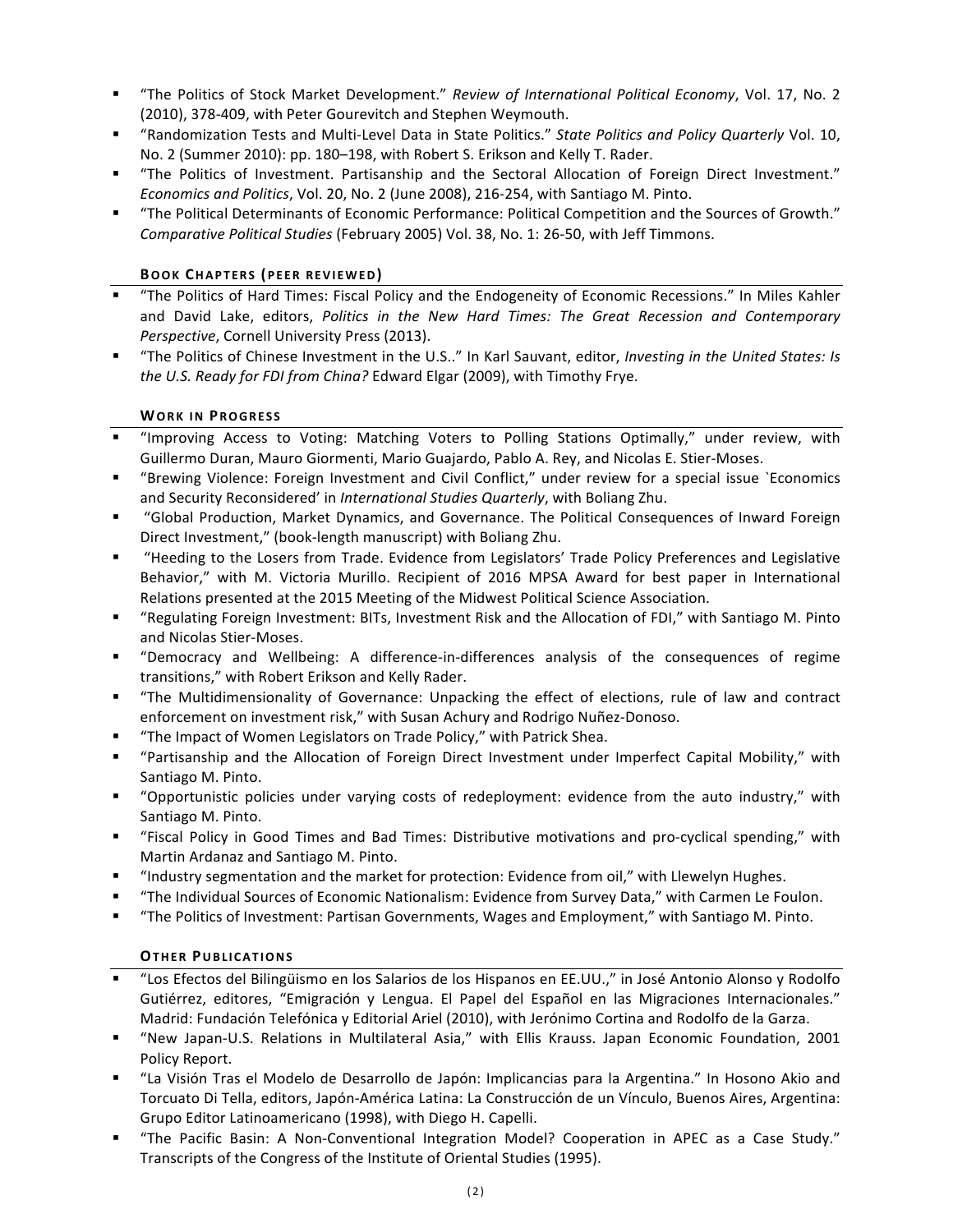- § "Nuclear Weapons in the Post-Cold War Era." Aoyama Kokusai Seikei Daigakuin Kiyou 7, Aoyama Gakuin Daigaku Kokusai Seiji Keizai Gakkai (1995).
- "La Cuenca del Pacifico, Un Modelo de Cooperación No-Convencional." IRI-UNLP, Serie Estudios, No. 1 (1993), with Jorge R. Di Masi.

# **PROFESSIONAL AND ACADEMIC ACTIVITIES**

- Co-organizer, "Texas Methods Meeting", University of Houston, February 24-25, 2017.
- **IPE Section Program Chair, Midwest Political Science Association, Annual Meeting 2014, 2017.**
- Convenor, "Houston Political Economy Lunch Group," University of Houston (2015-present).
- Co-organizer, Conference "The Political Economy of Risk," University of Houston, February 12-13, 2016.
- Faculty Director, Columbia University Global Scholars Program, Columbia Global Centers in Beijing and Santiago (Summer 2013).
- Co-organizer, Columbia University International Politics Seminar (2004-2014)
- Co-organizer, Columbia University Political Economy of Latin America (PELA) Seminar (2005-2013)
- Ph.D. Dissertation Committee Member (University of Houston): Leonardo Antenangeli, Emilia Barreto (chair), Yeaji Kim, Matthew Ward, Cong Huang, Indrajit Sinha Ray.
- M.A. Advisor (University of Houston): Erik Fay (Political Science), Joseph Lazzaro (Political Science).
- Ph.D. Dissertation Advisor (Columbia University): Thomas Kenyon, Mary McCarthy, Amy Widsten, Matt Winters, Boliang Zhu, Qiang Zhou, and Ivan Savic.
- Ph.D. Committee Member (Columbia University): Victoria Basualdo (History), Daniel Brou (Economics), Linda Larach (Teachers College), Leila Austin, Patrick Leblond, Cecilia Martinez-Gallardo, Megumi Naoi, Anastasia Xenias, Gustavo de las Casas, Martin Ardanaz, Kelly Rader, Ryan Luby, Sung Eun Kim (Political Science).
- Honors and Senior Thesis Advisor (Columbia University): Delancey Gustin (Honors), Michael Adame (Honors), Alice Xu (Honors), Ana de Oliveira Lobo, Sara Milstein and Karly Curcio.
- Convenor, Conference "The Impact of Colonial and Post-Independence Institutions on Economic Development in Latin America," Columbia University, March 3-4, 2011.
- Co-organizer, Annual Meeting of the Latin America and the Caribbean Economic Association's Network on Inequality and Poverty (NIP), New York, April 20, 2012.
- Member of the Steering Committee of the M.A. program in Regional Studies on Latin America and the Caribbean (MARSLAC), Columbia University.
- Fellow, Institute for Social and Economic Research and Policy (ISERP), Columbia University (2005-2014).
- Faculty-Resident, Saltzman Institute of War and Peace Studies, Columbia University (2004-2014).
- **Member of the Faculty Advisory Committee, Columbia University Global Center in Santiago, Chile (2012).**
- Member of the Professional Associations: American Political Science Association, Latin American Studies Association, Midwest Political Science Association, International Political Economy Society, International Studies Association.
- **Example 1 Lecturer, Diplomado** "Entendiendo a los Estados Unidos", CIDE (Mexico)-SIPA (Columbia University), 2005.
- Member of the Advisory Committee, ILAS, Columbia University (2004-2009).
- Assistant Corporate Secretary and Chief Counsel, Toyota Argentina (1996-1998); in charge of Legal (1996-1998) and Insurance Departments (1996-1997).
- Attorney at Law, admitted to practice in Buenos Aires and Federal Courts (since 1990-2004).
- Founding member, Center for Japanese Studies, IRI, Universidad Nacional de La Plata (1998).
- Lecturer, Japanese Economy and Politics, The Challenge of Exporting in a Globalized Economy, professional program organized by IRI-UNLP and the Province of Buenos Aires (Ente Zona Franca, La Plata), (September-October 1997).
- Lecturer, Master Program in International Relations, IRI-UNLP, (1996-1999). Taught Graduate Seminars: East Asia, Politics and Economic Policy; Political Economy of Japan.
- Co-founder and chair, of the Department of Asia Pacific Studies, IRI-UNLP (1991-1997).
- Assistant Professor, Escuela Nacional de Gobierno, Instituto Nacional para la Administración Publica, Buenos Aires, Argentina (1996).
- Researcher, Instituto del Habitat, Facultad de Arquitectura y Urbanismo, Universidad Nacional de La Plata (1990-1993).